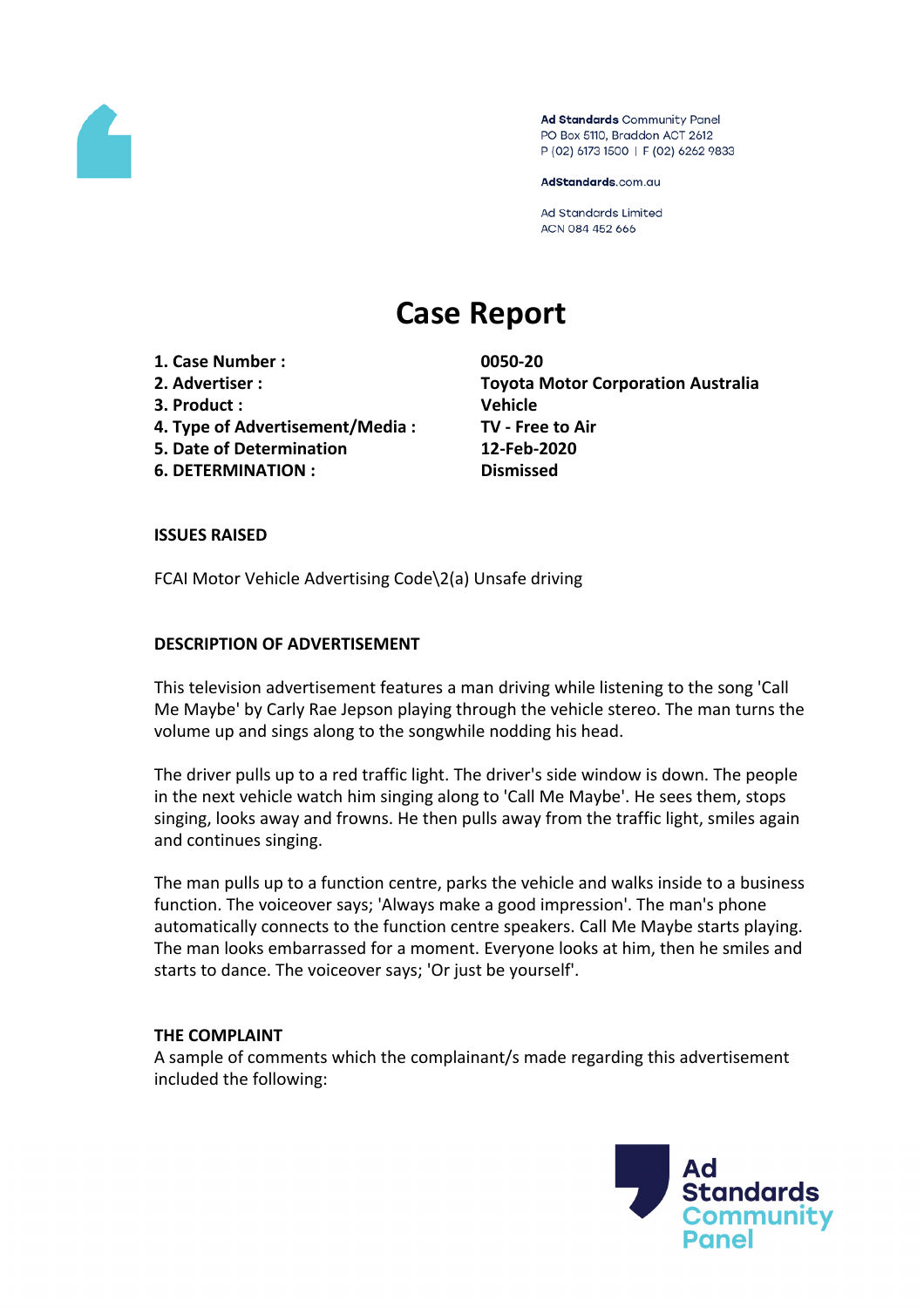

*Our road toll is bad enough especially for young drivers and this ad CERTAINLY doesn't promote good, safe driving practices. I wrote to Toyota and they said to contact you*

*The advertisement is a clear implicit endorsement of dangerous and irresponsible driving. The young man is bouncing around in his seat as he drives and is shown to have the music volume cranked up to "max". He is shown to draw the attention of other motorists while stopped in the vehicle (presumably at a traffic light) and to shrug off their attention with something of a smirk.*

*Goes against the current police advertising campaign for safe driving like CONCENTRATE.*

### **THE ADVERTISER'S RESPONSE**

Comments which the advertiser made in response to the complainant/s regarding this advertisement include the following:

*Your letter refers to a retail advertisement by Toyota Motor Corporation Australia Ltd (Toyota) featuring the C-HR (the Advertisement).*

*Toyota takes any complaints relating to its advertisements seriously. We would also like to emphasise that Toyota takes seriously its commitment to both the AANA Code of Ethics (AANA Code) and the FCAI Voluntary Code of Practice for Motor Vehicle Advertising (FCAI Code) and is aware of the potential impact of its advertising on the community as a whole. Accordingly, all advertising, including the Advertisement, is carefully reviewed to ensure both legal compliance and that community standards are respected.*

### *The Advertisement*

*By way of general summary, the Advertisement features a man driving through an urban area in a Toyota C-HR. The song 'Call Me Maybe' by Carly Rae Jepson is playing through the vehicle stereo. The man turns the volume up and sings along to the song. He nods his head along to the beat and is clearly enjoying himself.*

*The driver pulls up to a red traffic light. The driver's side window is down. The people in the next vehicle watch him singing along to 'Call Me Maybe'. He sees them, stops singing, looks away and frowns. He then pulls away from the traffic light, smiles again and continues singing.*

*The man pulls up to a function centre, parks the vehicle and walks inside to a business function. The voiceover says; 'Always make a good impression'. The man's phone automatically connects to the function centre speakers. Call Me Maybe starts playing. The man looks embarrassed for a moment. Everyone looks at him, then he smiles and starts to dance. The voiceover says; 'Or just be yourself'.*

*Toyota Response to Complaint under FCAI Code*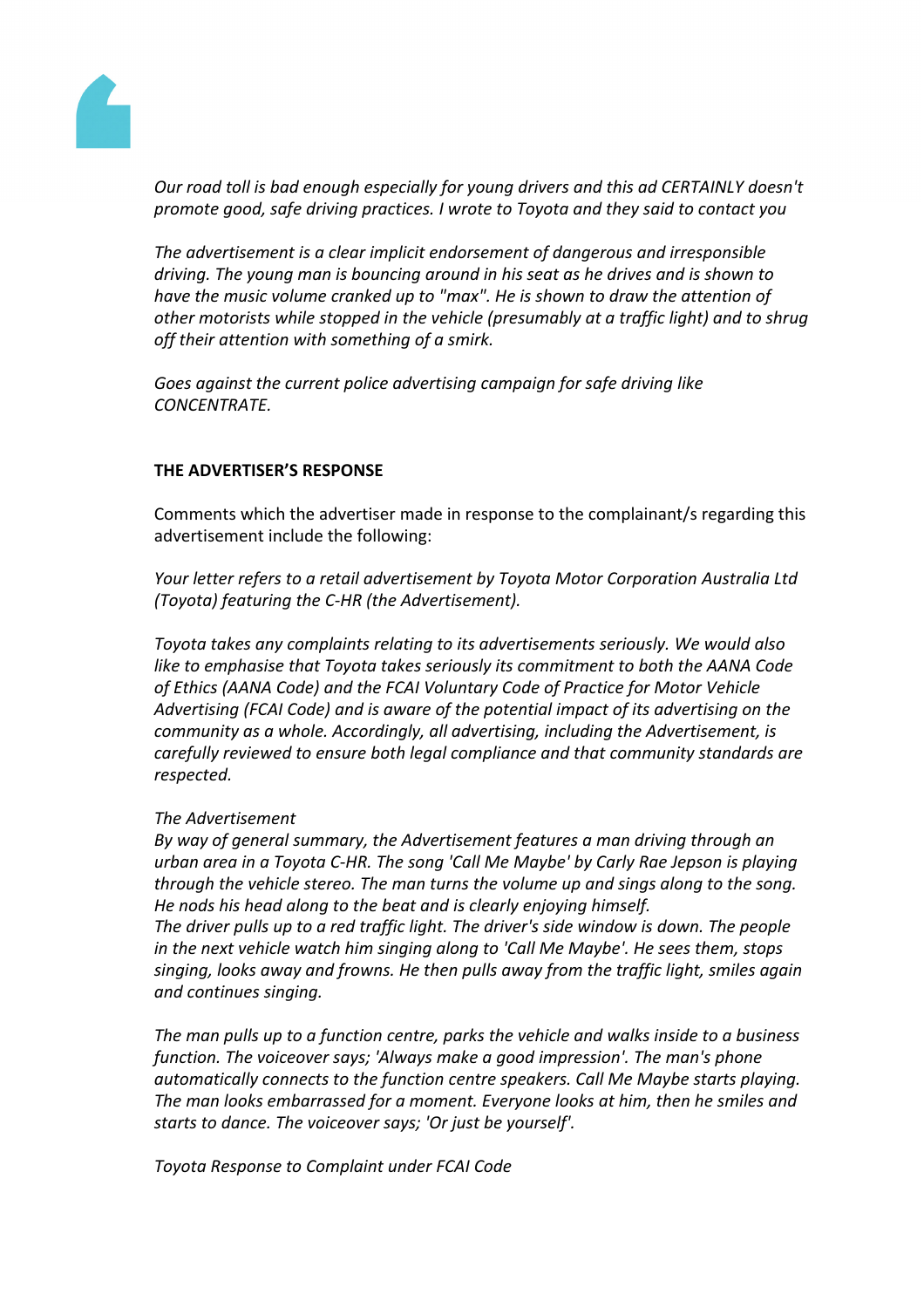

*Toyota strongly supports the safety of all participants in its Advertisements and produces all of its advertising material in line with this policy. It was not our intention to endorse or encourage people to drive in a dangerous manner.*

*The driver is in full control of the vehicle at all times during the Advertisement. He does sing and bop along to the song. However, he always maintains at least one hand on the wheel and his eyes on the road. The driver does turn his head briefly to observe the two people in the car next to him. However, this occurs whilst he is stopped at a traffic light, and the driver's hands remain on the wheel.*

*The volume in the vehicle is 'cranked up to the max' for dramatic effect to show that the driver is enjoying the song and the opportunity to 'just be himself'. Although at maximum volume, as the side windows on the C-HR and the vehicle stopped next to it at the traffic lights are rolled down, the occupants of the other vehicle can hear the song. The occupants of the other vehicle find it amusing that a young male professional would sing along to a pop song like 'Call Me Maybe'. The driver notices their expressions, is embarrassed, stops singing and pretends to be more serious. However, when he drives away, he smiles and starts singing again, as he is 'just being himself'. The driver of the C-HR and the occupants of the other vehicle all remain in full control of their vehicles at all times during this exchange.*

*The Advertisement was shot on a road approved by the local Council for filming. Conditions were closely monitored on the day to ensure that cars and pedestrians were not permitted to access the portion of the road that the driver was using while filming was taking place. Furthermore, the vehicle was travelling at very low speeds throughout the entire Advertisement.*

*While we respect the personal opinion of the complainant, Toyota strongly believes that the Advertisement is in full compliance with the relevant laws and regulations, including the FCAI Code as well as real world community standards.*

### *Toyota Response to Complaint under AANA Code*

*While we understand that the Board will review the advertisement in its entirety against Section 2, the nature of the complaint appears to relate more specifically to Section 2.6 of the Code (Health and Safety), particularly the concern of Unsafe Behaviour whilst driving.*

*Toyota does not believe the Advertisement contains any images that:*

- *• are contrary to public health and safety, or*
- *• promote unsafe practices, bullying or unrealistic body image.*

*As noted above, at all times during the Advertisement, the driver is in full control of the vehicle.*

*Toyota is committed to the highest standards of safety and applied strict controls around the filming of the Advertisement. In doing so, we were conscious to not promote any unsafe practices within the Advertisement.*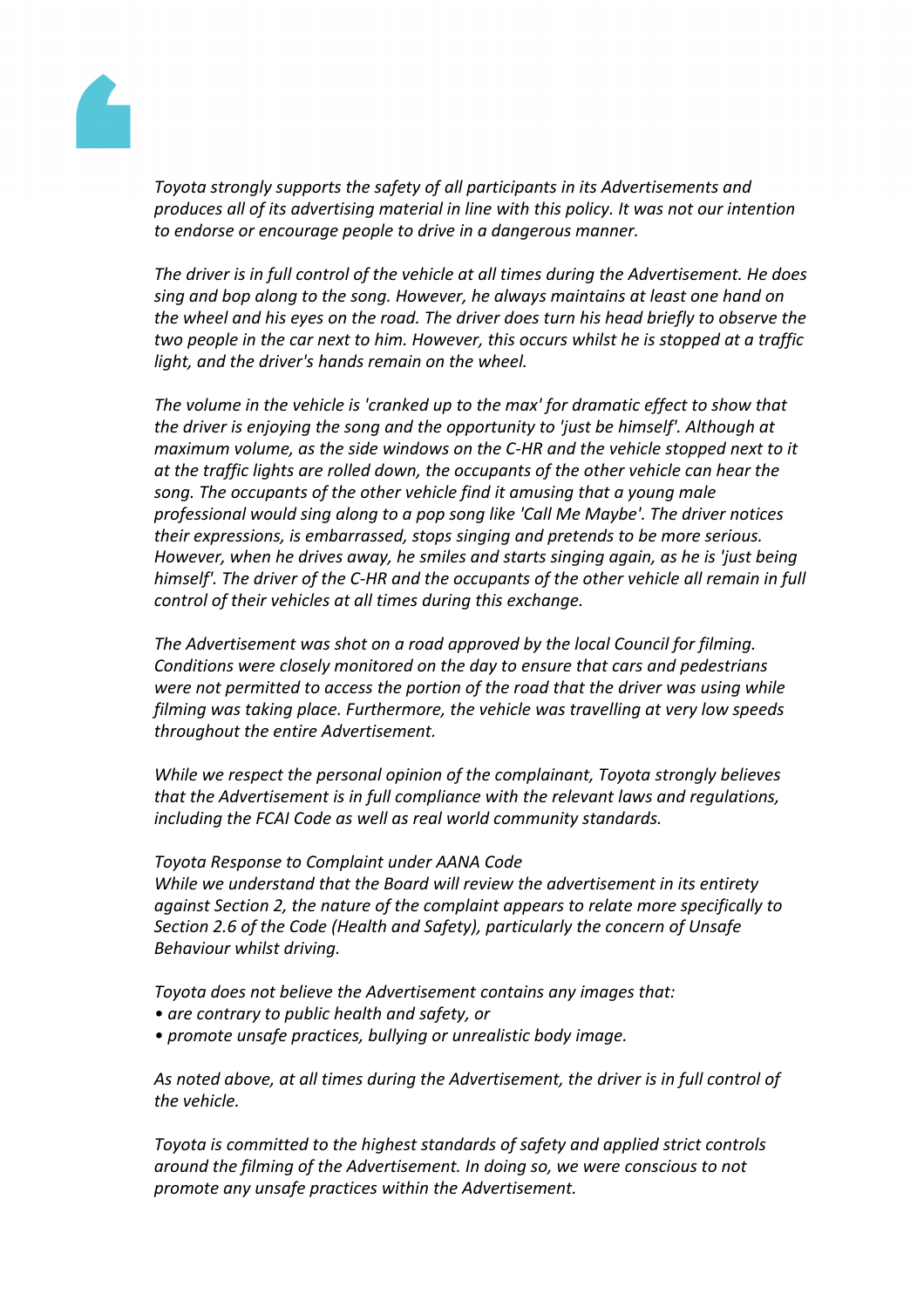

*Given the above, we do not consider that the Advertisement contravenes the Code, having regard to Section 2.6 of the Code or otherwise.*

*In light of the above, Toyota respectfully requests that the Complaint be dismissed.*

## **THE DETERMINATION**

The Ad Standards Community Panel (Panel) was required to determine whether the material before it was in breach of the Federal Chamber of Automotive Industries Voluntary Code of Practice for Motor Vehicle Advertising (the FCAI Code).

To come within the FCAI Code, the material being considered must be an advertisement. The FCAI Code defines an advertisement as follows: "matter which is published or broadcast in all of Australia, or in a substantial section of Australia, for payment or other valuable consideration and which draws the attention of the public, or a segment of it, to a product, service, person, organisation or line of conduct in a manner calculated to promote or oppose directly or indirectly that product, service, person, organisation or line of conduct".

The Panel considered whether the advertisement was for a motor vehicle. Motor vehicle is defined in the FCAI Code as meaning: "passenger vehicle; motorcycle; light commercial vehicle and off-road vehicle". The Panel determined that the Toyota Kluger is a Motor Vehicles as defined in the FCAI Code.

The Panel determined that the material before it was an advertisement for a motor vehicle and therefore that the FCAI Code applied.

The Panel noted the complainants' concerns that the driver in the advertisement is not concentrating on the road and is engaging in unsafe behaviour by singing/dancing along to the music.

The Panel considered clause 2(a) of the FCAI Code. Clause 2(a) requires that: 'Advertisements for motor vehicles do not portray ...unsafe driving, including reckless or menacing driving that would breach any Commonwealth law or the law of any State or Territory in the relevant jurisdiction in which the advertisement is published or broadcast dealing with road safety or traffic regulation, if such driving were to occur on a road or road-related area, regardless of where the driving is depicted in the advertisement.'

The Panel noted that the driver does move his upper body in time with the music, in a manner consistent with seatbelt restricted dancing. However, the Panel considered that the driver keeps his attention on the road, and there is no indication that he is driving in an unsafe manner. The Panel considered that moving within a seat while driving is not of itself a depiction of unsafe driving.